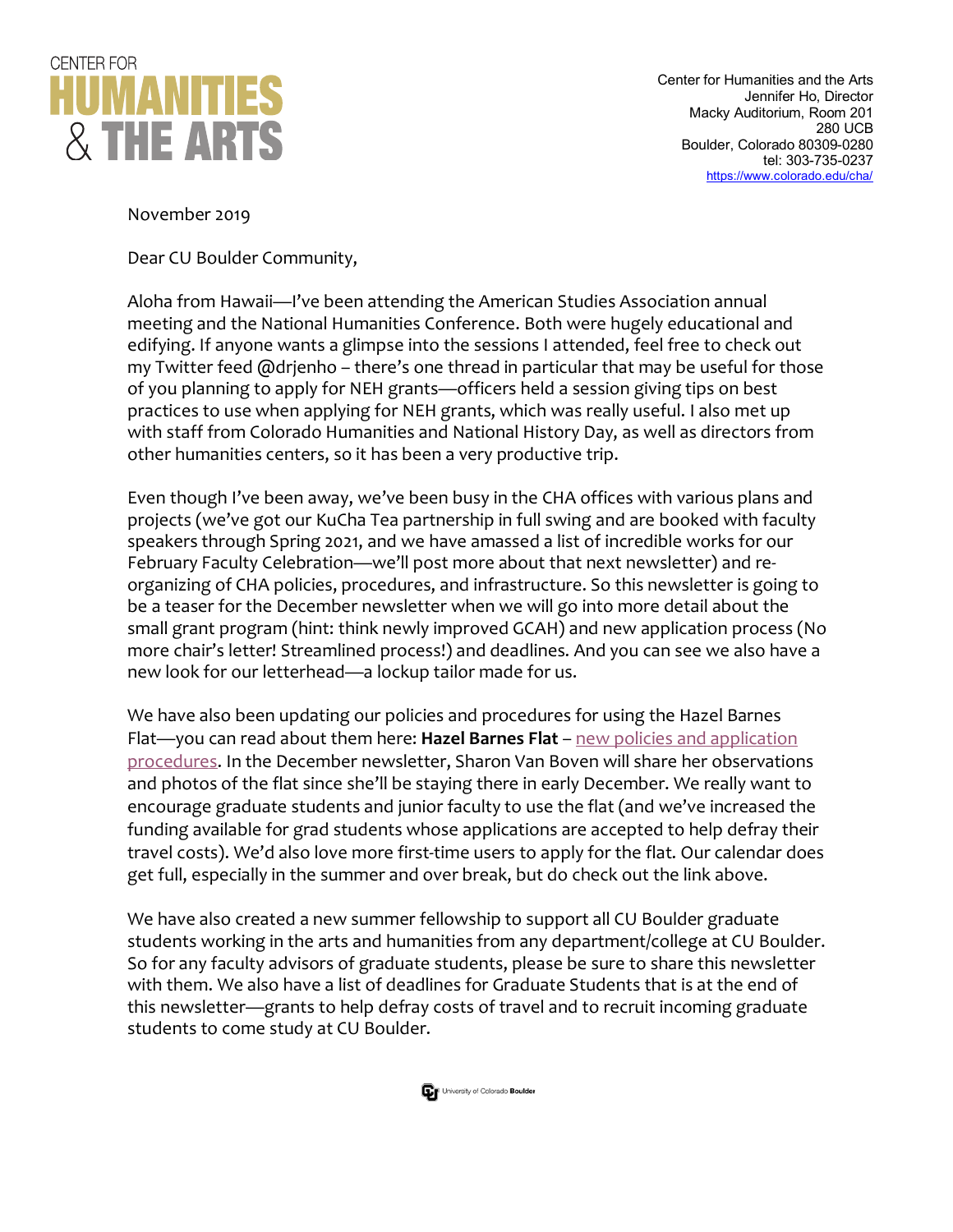Finally, we are happy to partner with the Departments of History, English, and International Affairs to sponsor the screening of *JFK: The Last Speech*. It "explores the dramatic relationship between two seminal Americans—President John F. Kennedy and the poet Robert Frost—which reached its tragic climax in a surprising encounter with Soviet Premier Nikita Krushchev." The film will be showing on Tuesday, November 19 at 5pm in Eaton Humanities 1B90. We hope many of you can come to this screening.

Sincerely, Jennifer Ho

## **Upcoming Grants & Fellowship Deadlines**

Eaton Graduate Student Travel Grants Deadline: February 7, 2020

Graduate Student Fellowships for incoming MA, MFA or PhD students Deadline: February 12, 2020

5K Summer 2020 Fellowships - NEW! Open to all CU Boulder graduate students conducting research in the humanities and the arts Deadline: March 4, 2020